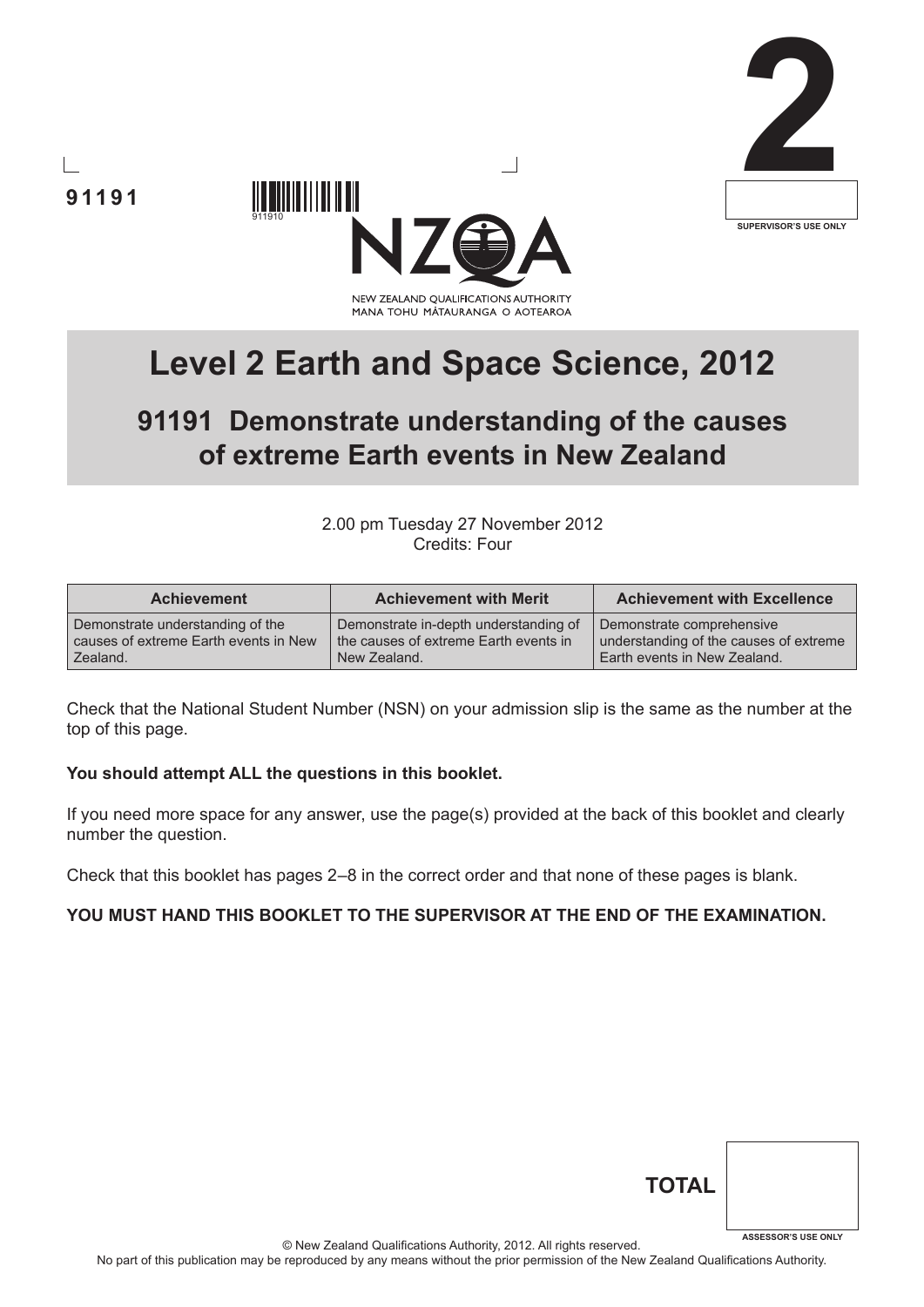You are advised to spend 60 minutes answering the questions in this booklet.

## **QUESTION ONE: EARTHQUAKES IN HAWKE'S BAY**

More than 160 years of written records show that Hawke's Bay is one of the most seismically active regions of New Zealand. Over this time the Hawke's Bay area has been subjected to a number of high-magnitude earthquakes.

> *For copyright reasons, this resource cannot be reproduced here.*

http://juliansrockandiceblog.blogspot.com/2011/05/wellingtons-stuck-plate-boundary.html

Explain in detail why Hawke's Bay in particular, is regularly rocked by high-magnitude earthquakes.

In your answer you should include:

- the nature and composition of the tectonic plates
- the type of plate boundary and its depth in the Hawke's Bay area
- why high-magnitude earthquakes occur in this area of New Zealand.

You may wish to include a labelled diagram in your answer.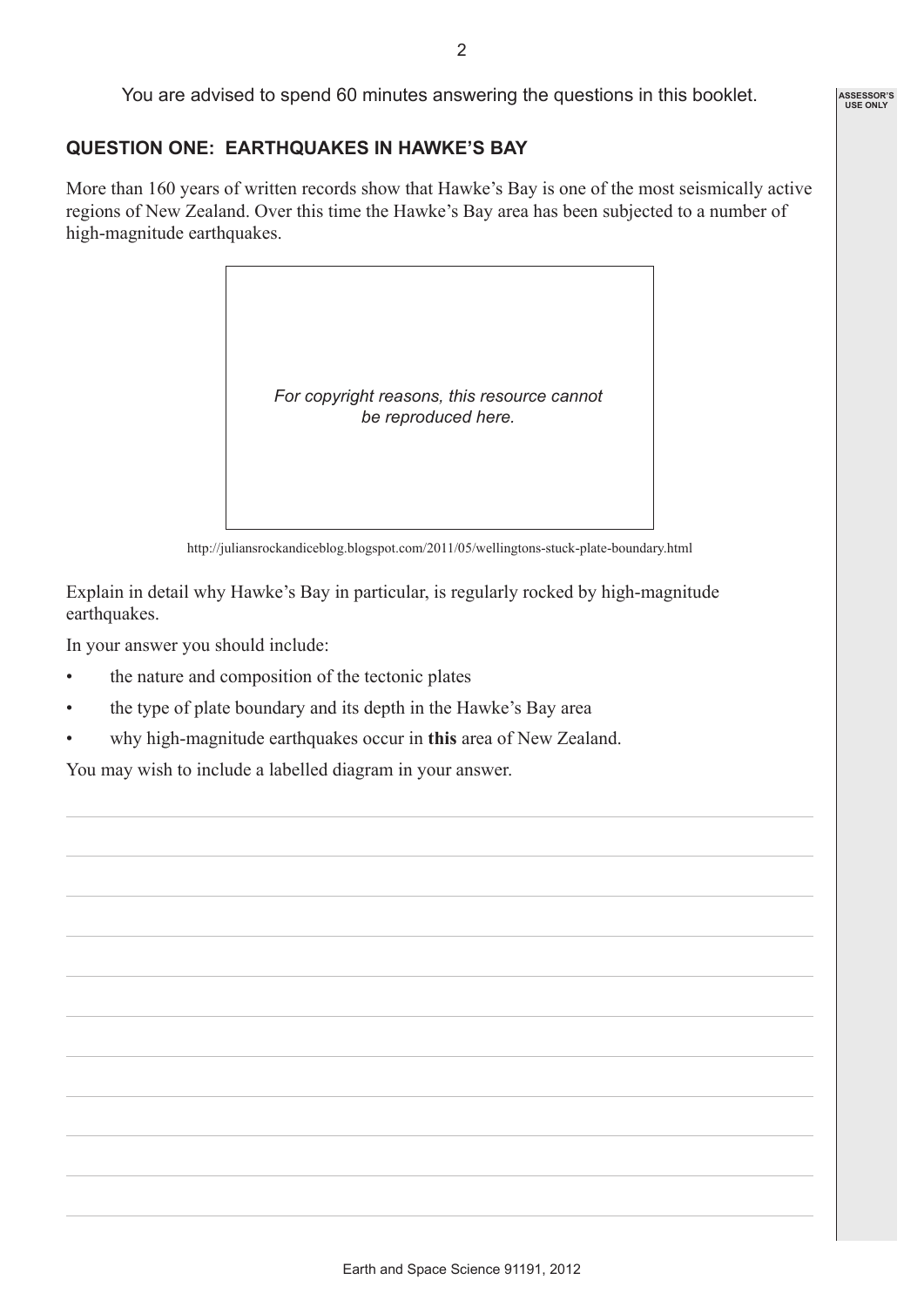| ASSESSOR'S<br>USE ONLY |
|------------------------|
|                        |
|                        |
|                        |
|                        |
|                        |
|                        |
|                        |
|                        |
|                        |
|                        |
|                        |
|                        |
|                        |
|                        |
|                        |
|                        |
|                        |
|                        |
|                        |
|                        |
|                        |
|                        |
|                        |
|                        |
|                        |
|                        |
|                        |
|                        |
|                        |
|                        |
|                        |
|                        |
|                        |
|                        |
|                        |
|                        |
|                        |
|                        |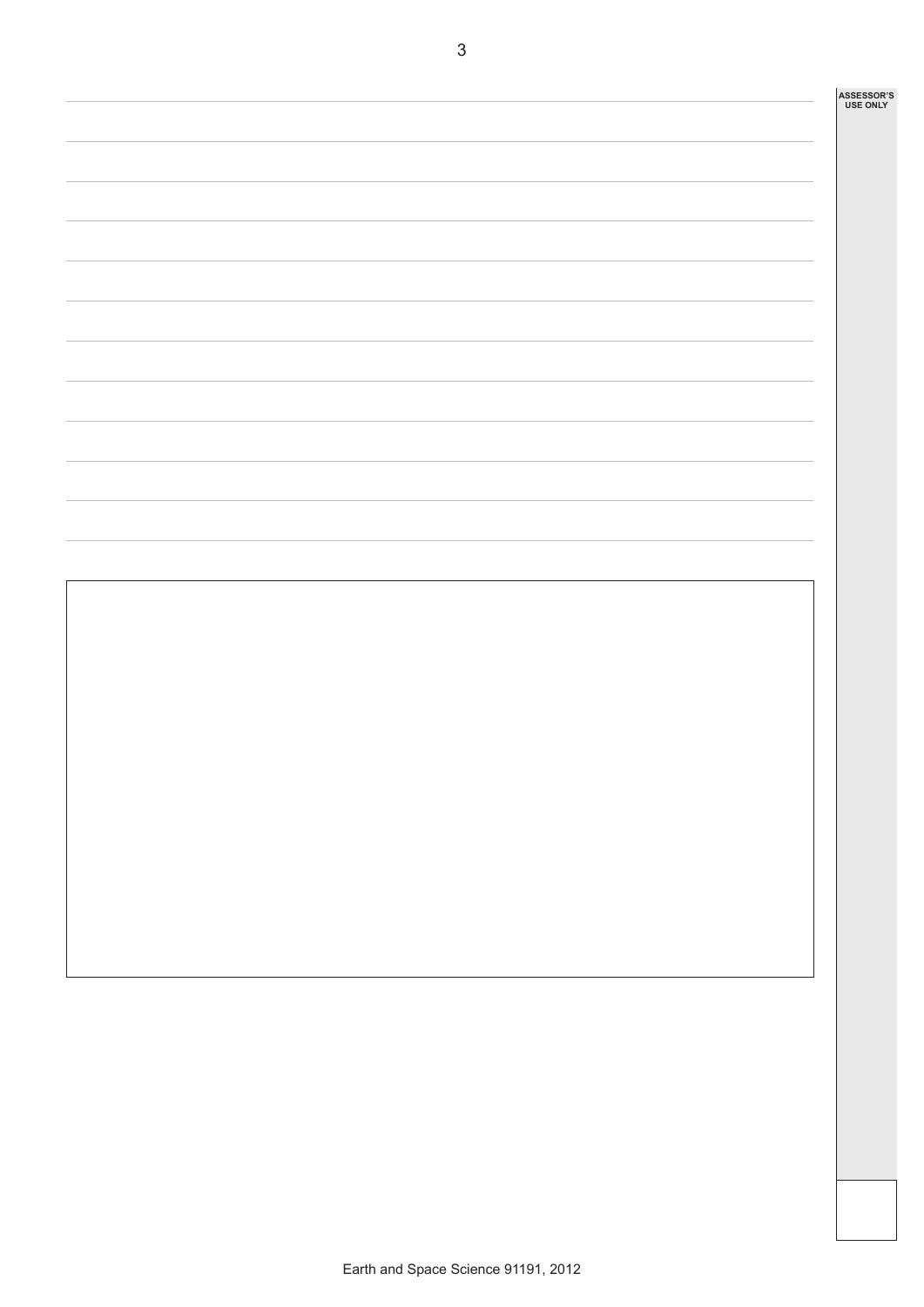## **QUESTION TWO: AUCKLAND'S HOT SPOT VOLCANOES**

Auckland is built upon a volcanic field. There are around 50 volcanoes in the area, and each erupts from **one basaltic magma source**. Not all of Auckland's volcanoes look the same. Lake Pupuke and Mount Eden (pictured below) show two clearly different volcanic forms.

Both of these volcanoes have been affected by human settlement, but it is still possible to clearly see the form of each.

*For copyright reasons, this resource cannot be reproduced here.*

**Lake Pupuke Mount Eden** 

**ASSESSOR'S USE ONLY**

*For copyright reasons, this resource cannot be reproduced here.*

www.sciencelearn.org.nz/Contexts/Volcanoes/ Sci-Media/Images/Lake-Pupuke

www.sciencelearn.org.nz/Contexts/Volcanoes/ Sci-Media/Images/Mt-Eden

Compare and contrast the **volcanic formations** of Lake Pupuke and Mount Eden.

In your answer you should include:

- an explanation of how Lake Pupuke formed from a basaltic volcanic eruption under the sea
- an explanation of how Mount Eden formed from a basaltic volcanic eruption on land
- a comparison of the degree of explosiveness of the eruptions
- a comparison of the different shapes of the two basaltic volcanoes.

You may wish to use a labelled diagram in your answer.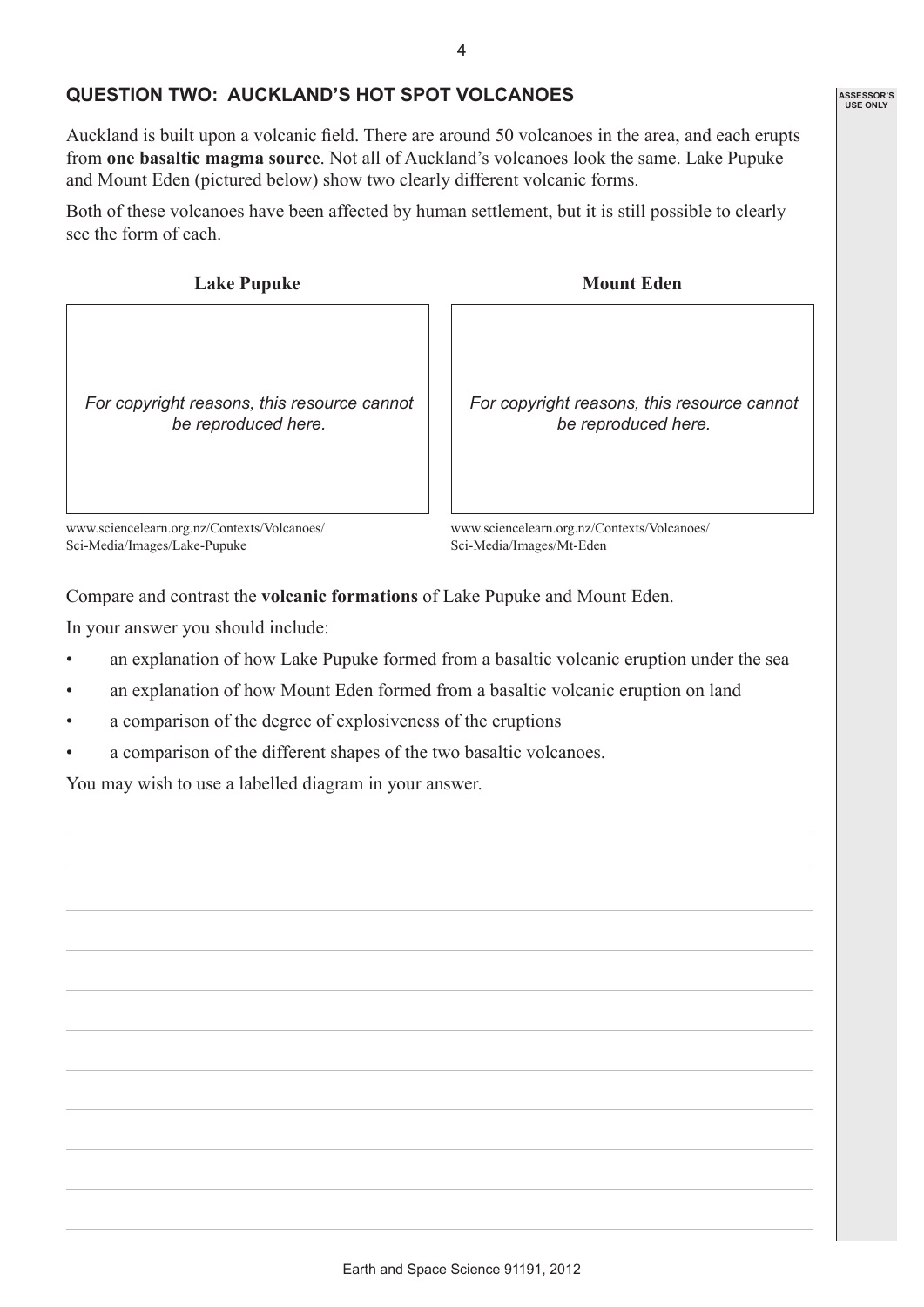|  | <b>ASSESSOR'S</b><br><b>USE ONLY</b> |  |
|--|--------------------------------------|--|
|  |                                      |  |
|  |                                      |  |
|  |                                      |  |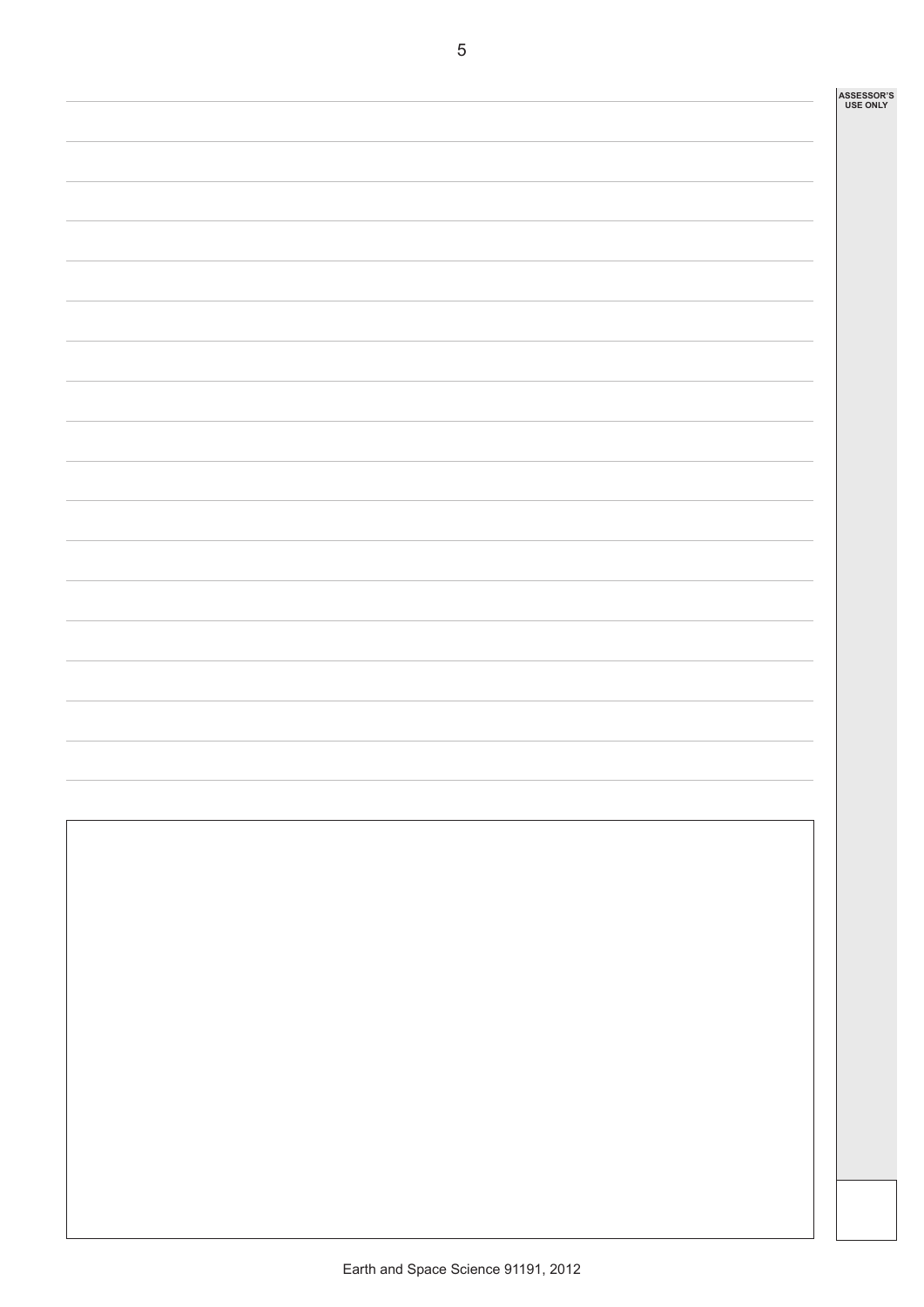## **QUESTION THREE: THE TSUNAMI RISK FROM A PUYSEGUR TRENCH EARTHQUAKE**

The Alpine Fault continues down through the South Island and extends under the Tasman Sea as the Puysegur Trench. Movement along the fault line can cause earthquakes to occur.

In 2003, a magnitude 7.2 earthquake struck Fiordland and caused two different types of tsunami to occur. One of these was due to landslides in the fiords.

| <b>Puysegur Trench Area</b>                                        | <b>Fiordland landslide</b>                                            |
|--------------------------------------------------------------------|-----------------------------------------------------------------------|
| For copyright reasons, this resource cannot<br>be reproduced here. | For copyright reasons,<br>this resource cannot be<br>reproduced here. |

http://earthobservatory.nasa.gov/IOTD/view.php?id=39415&src=eoa-iotd www.geonet.org.nz/var/storage/images/

media/images/news/2003/fiordlandquake-200-02-l/50801-1-eng-GB/ fiordland-quake-200-02-l.jpg

**ASSESSOR'S USE ONLY**

Explain how earthquakes cause landslides into the sea and why this can result in tsunamis. Your answer should include:

- • tectonic plate movement and landslide formation
- an explanation of how a tsunami is formed
- the energy transmission from the plate movement
- the size of generated tsunamis.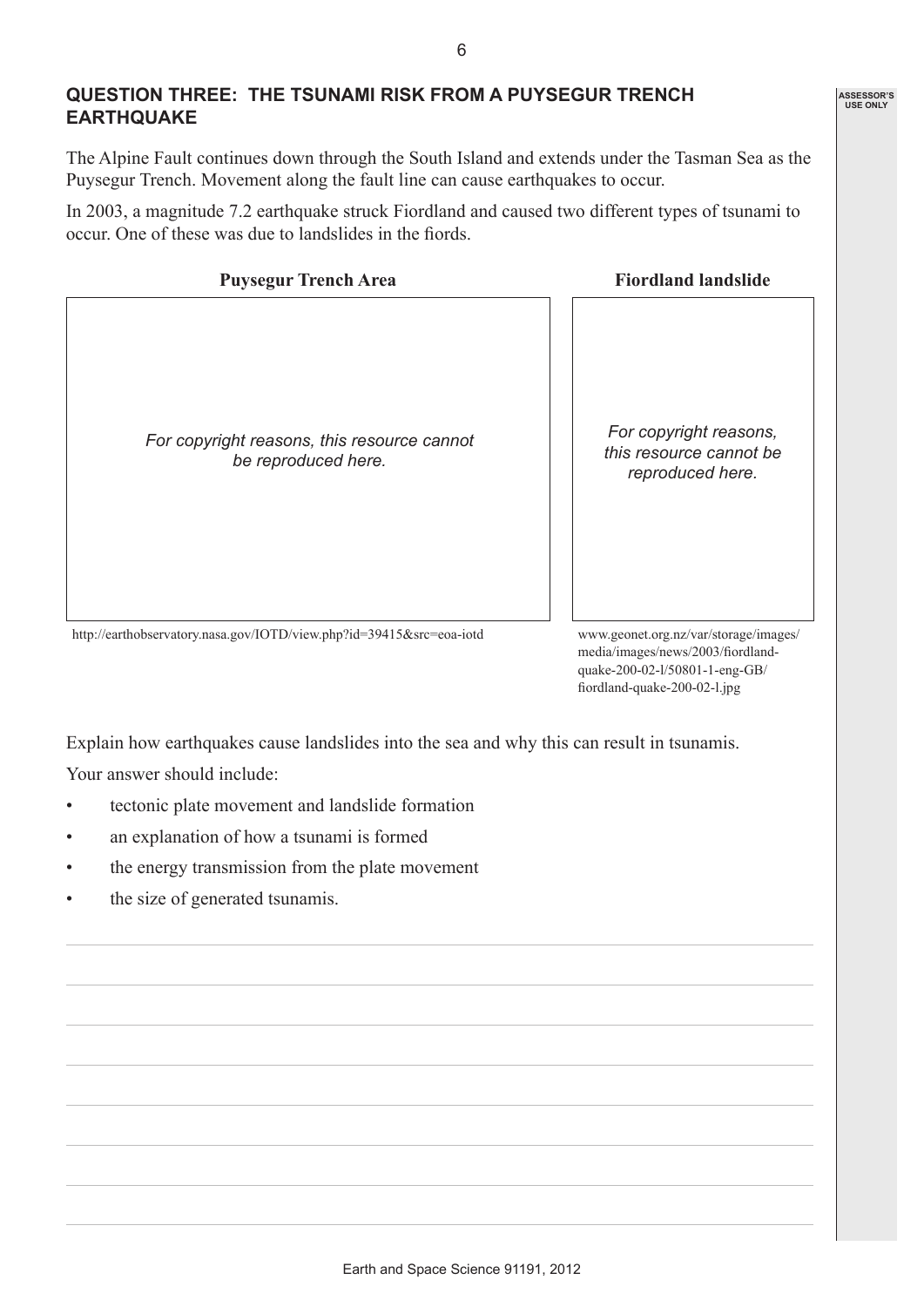**ASSESSOR'S USE ONLY**